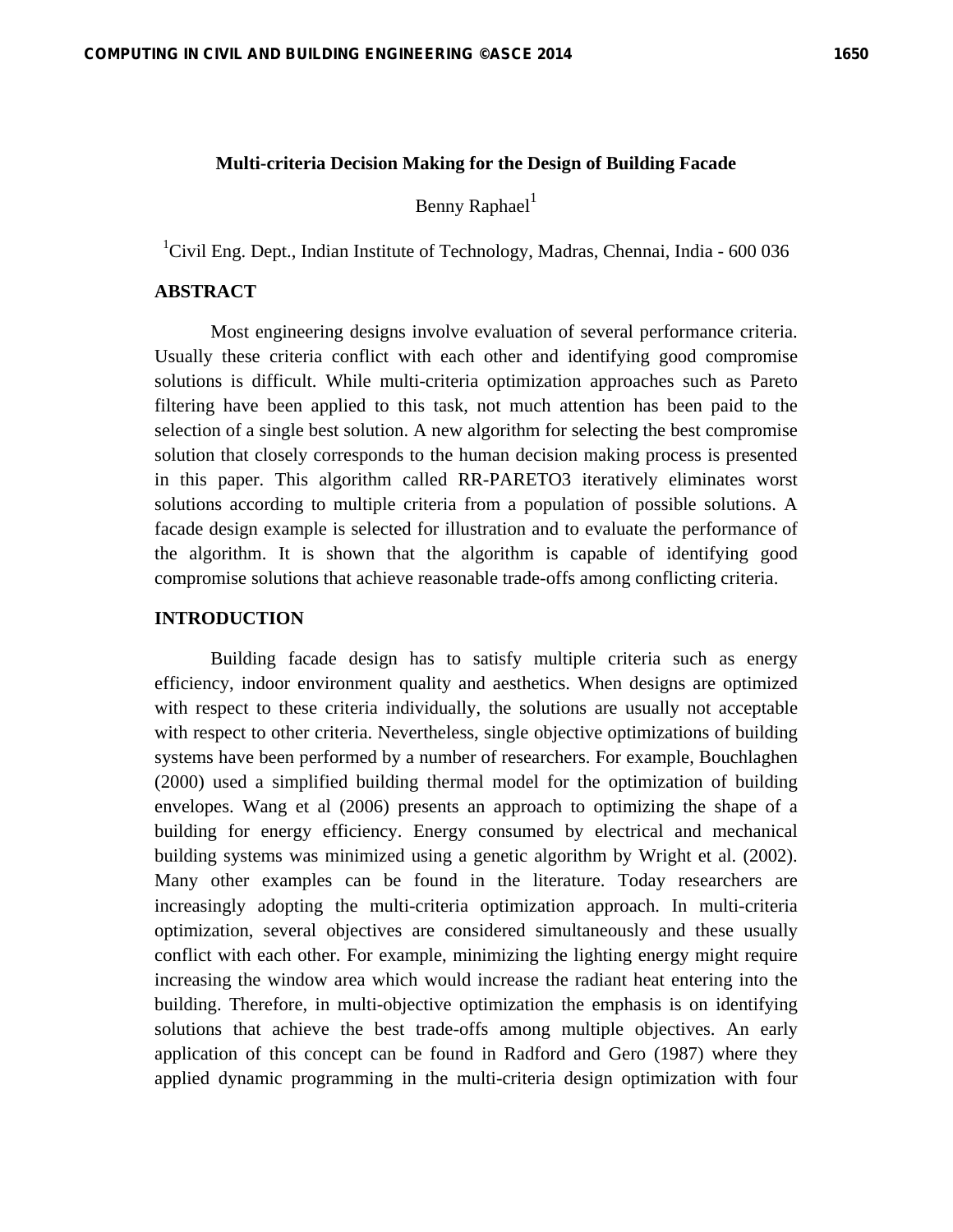performance criteria namely, thermal load, daylight availability, construction cost and usable area.

A popular approach to multi-objective optimization is the generation of a Pareto Front. In this approach, a population of solutions known as the Pareto set is generated in which all the solutions are Pareto optimal or non-dominated. By definition, there is no solution better than a Pareto optimal solution with respect to all the criteria simultaneously. Several applications of this concept are found in the literature (Horn 1997, Deb 2001, Grierson and Khajehpour, 2002). El-Rayes and Kandil (2005) generated Pareto surfaces in order to extend traditional twodimensional time-cost trade-off analysis to three-dimensional time-cost-quality tradeoff analysis. Some of these techniques have already been used in the optimization of building systems. Caldas (2008) studied the trade-off between the initial cost of a building and the energy performance of the building using a multi-objective optimization approach. In another experiment described in this paper, the trade-offs were analyzed in terms of environmental impacts: the system considered both the energy saved locally in the building by using better construction terms, and the embodied energy of materials, that is, the energy spent to manufacture them. In these experiments, Pareto genetic algorithms were used as the optimization technique.

While the Pareto approach is useful for design tasks in helping engineers make decisions, it does not support the selection of a single best solution. Automatic selection of solutions is needed in tasks such as control where decisions have to be taken several times a minute or second. The issue of selecting a single solution from the Pareto set has been largely ignored by previous researchers. This paper presents a new algorithm called RR-PARETO3 for selecting the best solution that makes reasonable trade-offs among conflicting objectives.

## **RR-PARETO3 ALGORITHM**

RR-PARETO3 algorithm is the third generation of the multi-criteria decision making algorithm presented in Raphael (2010). In this algorithm, the solution with the best trade-offs among all the objectives is chosen using two pieces of information:

- Order of the objectives according to their importance
- The sensitivity of each objective

The sensitivity of an objective specifies what level of increase in its value is acceptable to the user. For example, consider the objective of minimizing the power consumption. If increasing the power consumption above 10% is not acceptable to the user, the sensitivity of this objective is defined as 10%. In this case, the algorithm attempts to select solutions that are within 10% of the best solution. The sensitivity may also be specified in absolute terms as the maximum increase instead of as a percentage. The sensitivity value is an important piece of domain knowledge which can only be provided by the design consultants who are specialists in the domain. It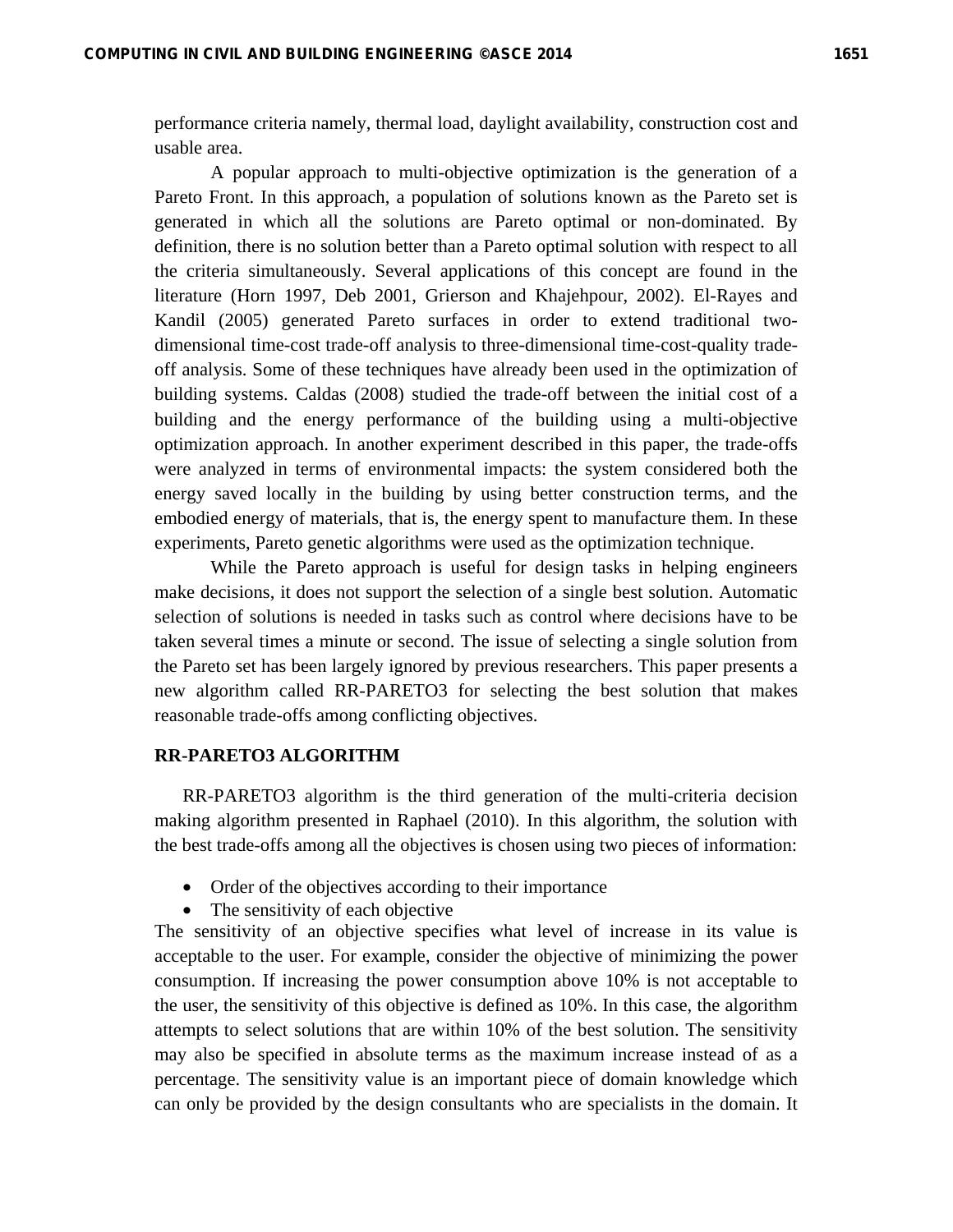reflects the experiential knowledge, priorities and preferences of the designers. In the following discussion, the term solution point or point is used to denote a set of values of all the objectives as well as the decision variables (optimization variables).

The RR-PARETO3 algorithm works by iteratively eliminating the worst points according to maximum number of criteria. This filtering is done in two stages. In the first stage, the solution point with the best value for the current objective is chosen from among all the points. All the points that lie outside the sensitivity band of the chosen point are eliminated from the set. If the sensitivity is not specified for any objective, no filtering is done for this objective and all the solutions are retained. At the end of Stage 1, one or more points might remain in the solution set. If a unique solution is not identified, Stage 2 filtering is performed.

In Stage 2 filtering, the hypercube containing all the remaining solutions is trimmed. This is done by dividing the hypercube volume into half by bisecting each objective axis one by one according to their order of importance. Let ymin<sub>i</sub> and ymax<sub>i</sub> be the minimum and maximum values of the i-th objective among all the solutions in the current set. The threshold is computed as  $(\text{ymin}_i + \text{ymax}_i)/2$ . In the minimization problem, the region containing values greater than this threshold is considered as the bad half with respect to this objective. Worst solutions are eliminated using the algorithm described below:

- Stage 2.1: Points that lie within the bad half of most objectives are eliminated, taking combinations of k most important objectives at a time (repeated for  $k = N$  to 2)
- Stage 2.2: Points that lie in the bad half of individual objectives are eliminated according to the order of importance of objectives
- Stage 2.3: Iteratively remove the worst point according to each objective based on the order of importance

The process of bisection of hypercube helps to remove visibly obvious bad solutions. When there are still many points left, each objective is given a chance to remove the worst candidate in Stage 2.2. The most important objective is given the first chance. Stages 2.1 and 2.2 use values of objective function for elimination, while Stage 2.3 uses ranking of solutions. The process stops when a single solution remains in the set or all the remaining solutions have the same values for all the objective functions. By repeating Stage 2.2 for each objective, each criterion is given an opportunity to eliminate bad solutions and the final selection is a trade-off among all the objectives. It is emphasized that the process does not favor the best solution according to any objective. For example, if the best solution according to the first objective lies within the bad half of the second objective, this solution is eliminated. Since the process is driven by the order of importance of objectives, the users' preferences in the selection process are also respected.

The algorithm can be used to filter a set of solution points that are generated by any optimization algorithm or even pure random sampling procedures. The initial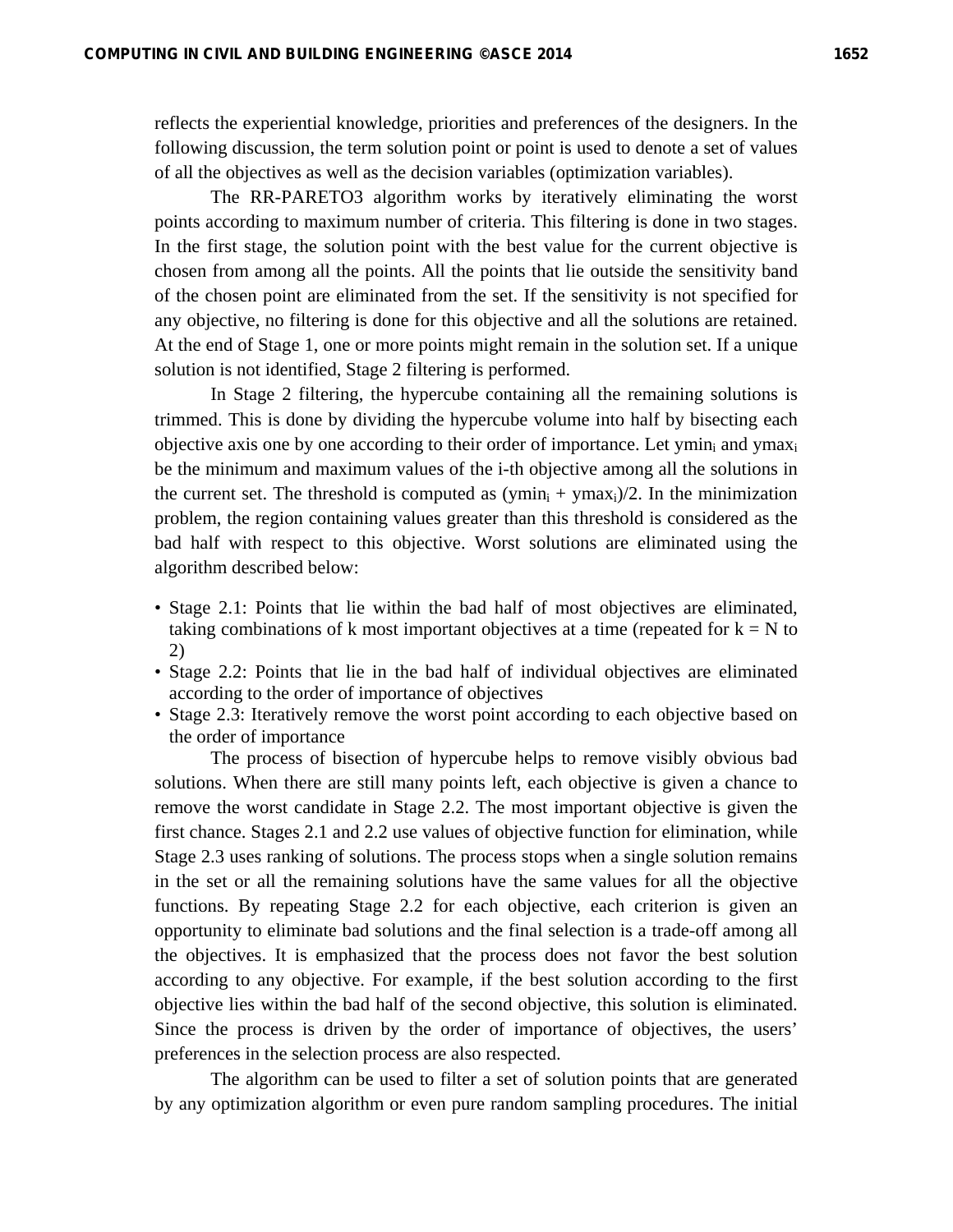set need not be Pareto optimal. In fact, it is recommended not to perform initial Pareto filtering since this might remove important solutions which are likely to become Pareto optimal when existing points are eliminated through the addition of new constraints.

#### **ILLUSTRATIVE EXAMPLE**

In order to illustrate the application of the algorithm an example of façade design is presented here. A simple layout of an office space of dimensions 8m by 6m is considered in this example. Only the first floor of the building is studied. This has a total height of 4.1m with the false ceiling at a height of 2.7m. There are windows on the east and west. The windows on the west are shaded by two horizontal overhangs at different elevations. The parameters related to the window and the shading on the west side are taken as design variables. The optimization variables and their ranges of values are given in Table 1. All dimensions are in meters.

| Variable | Description                         | Min value | Max value |  |  |  |  |
|----------|-------------------------------------|-----------|-----------|--|--|--|--|
| W1 H     | Sill height of the window           | 0.1       |           |  |  |  |  |
| W1 W     | Width of the window                 | 0.4       |           |  |  |  |  |
| SHADE1 Z | Height of the first shade           | 1.8       | 2.3       |  |  |  |  |
| SHADE1 W | Width of the first shade            | 0.01      |           |  |  |  |  |
| SHADE2 Z | Height of the first shade           | 2.4       | 2.7       |  |  |  |  |
|          | SHADE2 $W$ Width of the first shade | 0.01      |           |  |  |  |  |

**Table 1. Optimization variables** 

1500 solutions were generated by pure random search. Each solution was evaluated for lighting and energy performance using EnergyPlus software version 8.1 (EnergyPlus 2013). Yearly simulations were conducted using the weather data file of Chennai, India. The initial set of solutions obtained through random sampling is shown using parallel axis plot in Figure 1. A parallel axis plot is a method of visualizing multi-dimensional data. Each variable is represented by a vertical axis and a sequence of lines connecting these axes represent a point. For example, the point highlighted in Figure 1 using white dots has the following values of variables:

**Table 2. A solution point for illustration** 

| Lighting | <b>Cooling</b> | W1<br>н | W<br>W1 | SHADE1 | SHADE1 | SHADE <sub>2</sub> | SHADE <sub>2</sub> |
|----------|----------------|---------|---------|--------|--------|--------------------|--------------------|
| (WHr)    | 'WHr)          |         |         | _      | W      | -                  | W                  |
| 2172     | 13447          | 0.967   | 4.978   | 2.033  | 0.115  | 2.428              | 0.254              |

The effects of conflicting objectives are clearly seen in the plot. Inclined lines that start from low values of lighting load and touch upper regions of the cooling load axis indicate that minimizing one of these objectives would result in high values for the other objective. The compromise solution obtained through RR-PARETO3 filtering is shown in Figure 2. In this filtering, the sensitivity of both objectives is specified as 5% and lighting is given higher priority over cooling. In order to show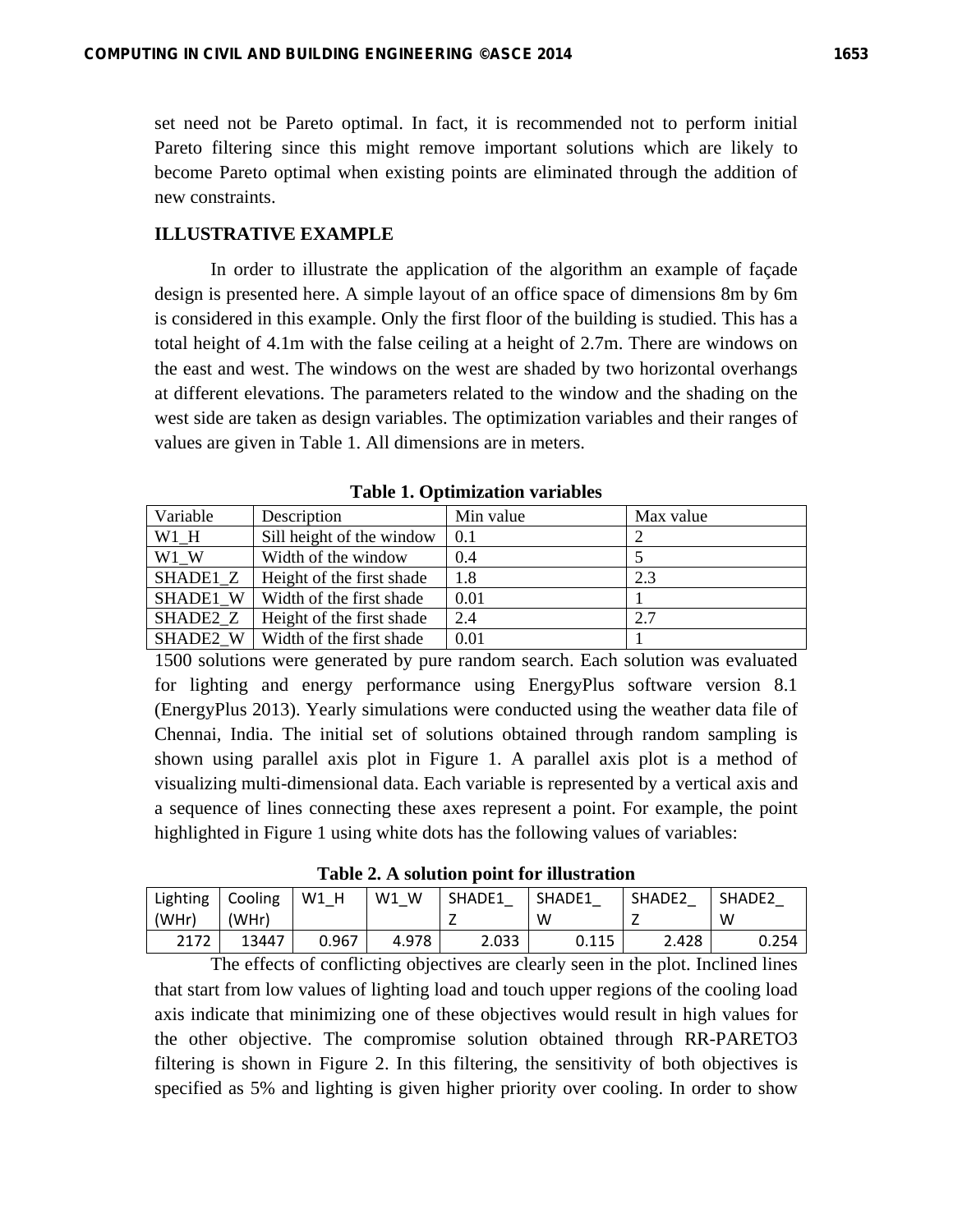how the compromise solution changes by modifying the sensitivity parameter, the design obtained using 1% sensitivity for both objectives is shown in Figure 3. Since in this case, large increase in the lighting load is not acceptable, the windows are larger and the shades are smaller.

In order to illustrate the point that single objective optimization is inappropriate for the design of facades, the optimal solutions obtained using lighting and cooling as individual objectives are shown in Figures 4 and 5. Even though the solution in Figure 4 looks reasonable, the first shade has minimum width and the cooling load for this design has the maximum value which is 63% more than the minimum value. When the thermal load was minimized (Figure 5), the width of the window was reduced to the minimum value and the shades were made wider to further block solar radiation. A single objective optimization process moves towards larger shades even though the improvements in cooling load are marginal when the windows are small. Such nearly insignificant improvements in the value of a single objective are ignored by a multi-objective algorithm such as RR-PARETO3.

## **DISCUSSION**

The illustrative example shows that reasonable trade-offs among conflicting objectives can be achieved through RR-PARETO3 filtering. The compromise solution obtained with a sensitivity of 5% had a lighting load 4.1% higher than the minimum and a cooling load 10.6% higher than the minimum. The cooling load is higher because the lighting objective was given higher priority and no solution having lighting load within the 5% threshold had a better performance with respect to cooling load. If the compromise solution is compared with the optimal solution according to the lighting load objective, 30.3% decrease in the cooling load was achieved by a mere 4.1% increase in the lighting load. This shows the quality of trade-off that has been achieved.

Several papers have discussed the use of traditional trade-off analysis in value engineering. Feng et al. (1997) concluded that traditional techniques using heuristic and mathematical programming are not efficient or accurate enough to solve real-life construction projects. They state that many methods have limitations such as assuming linear relationships and cannot accommodate discrete variables. Researchers who have used multi-objective optimization for trade-off analysis usually stop at producing the trade-off curves and leave decision making to domain experts (El-Rayes and Kandl, 2005). RR-PARETO3 algorithm captures users' preferences for acceptable trade-offs indirectly using a sensitivity parameter which specifies the acceptable maximum increase in the value of objective function. This is easy to input compared to pair-wise ratios of benefit to cost. In general it is difficult to convert all the benefits into a single utility function having the same units. For example, the value of amount of daylight obtained through unit increase in material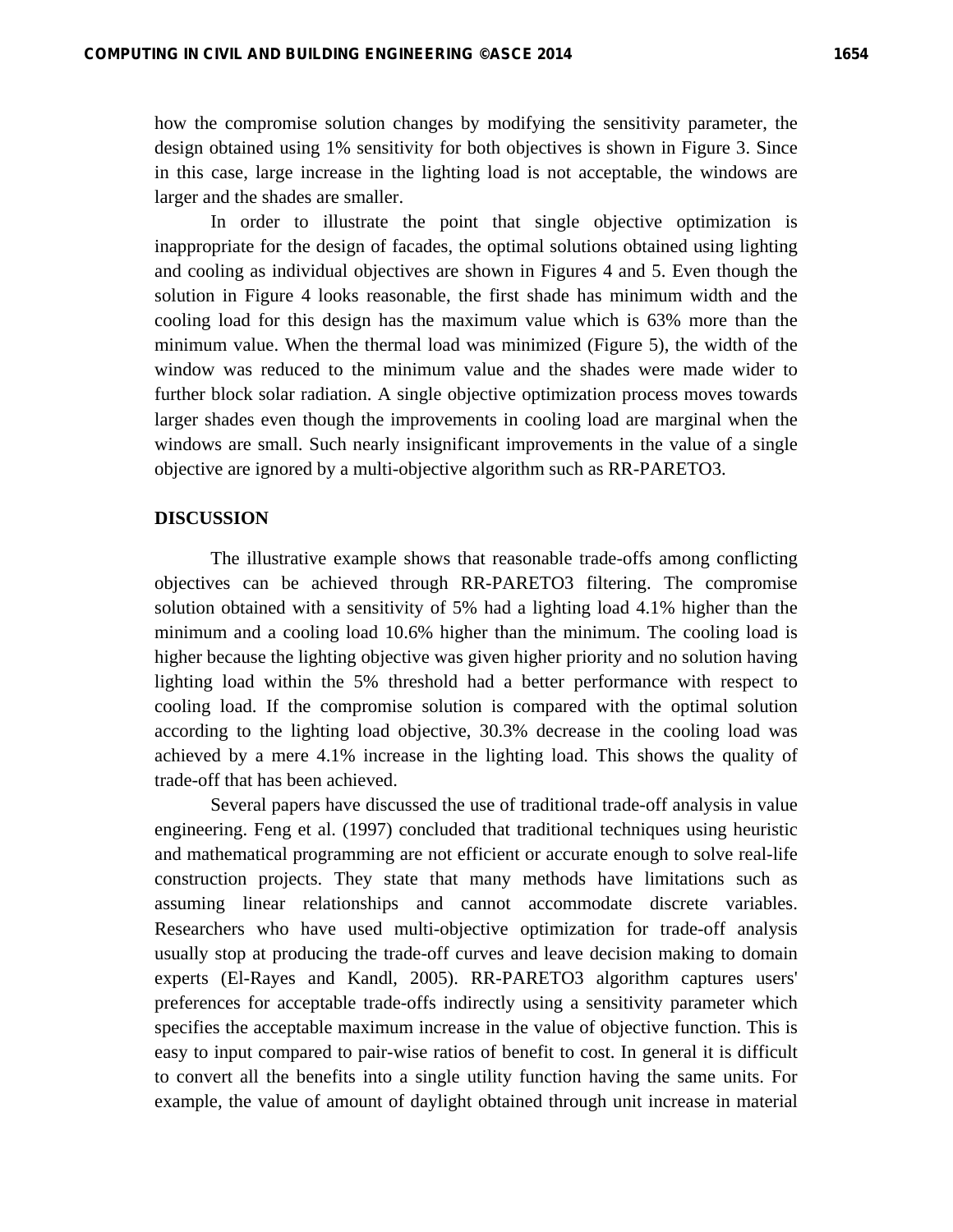# **CONCLUSIONS**

A new algorithm for identifying the best compromise solution according to multiple criteria has been developed. This has been applied to a facade design task. The results show that reasonable trade-offs between conflicting objectives have been achieved through the application of this algorithm.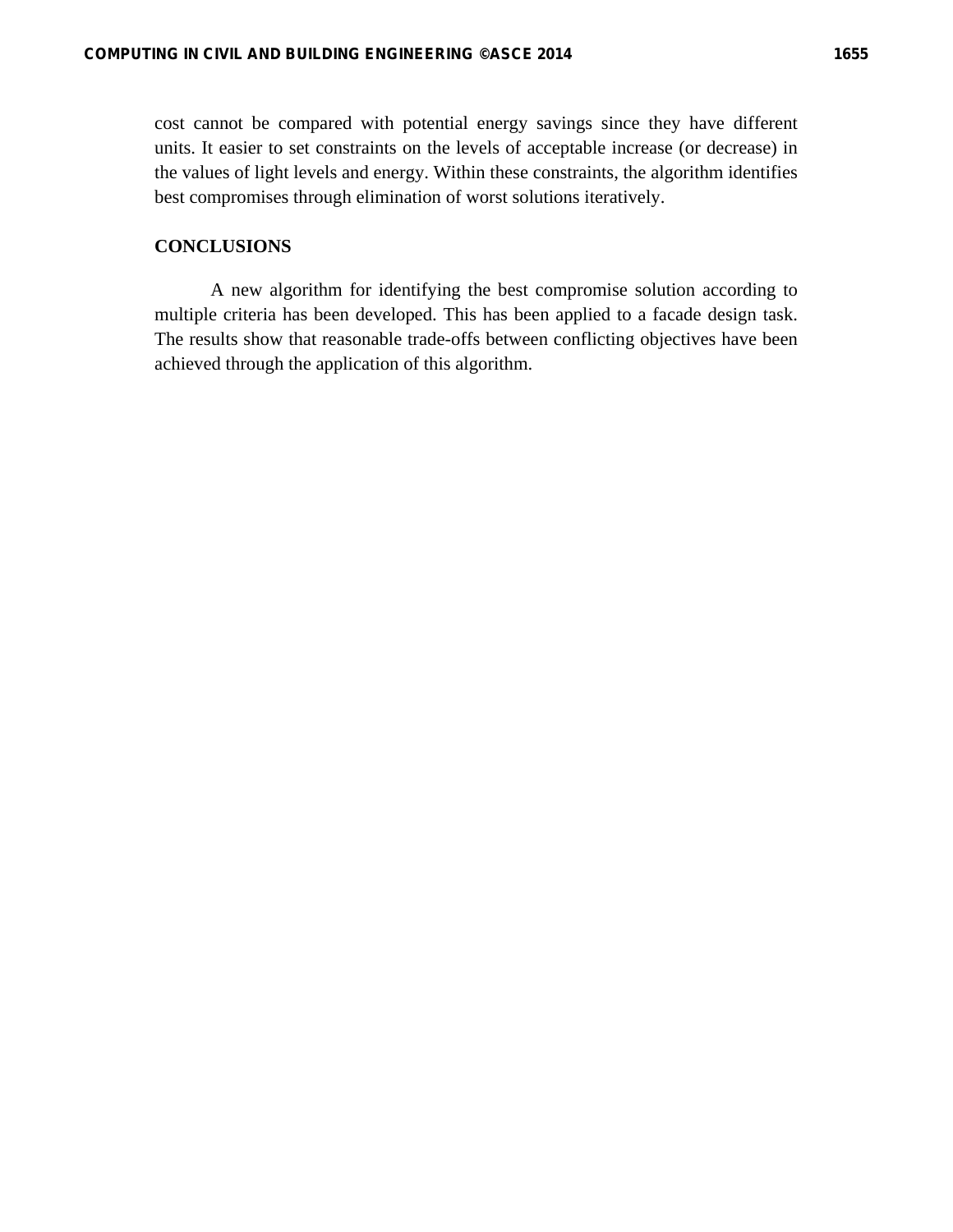

**Figure 1. Parallel axis plot of the solution points**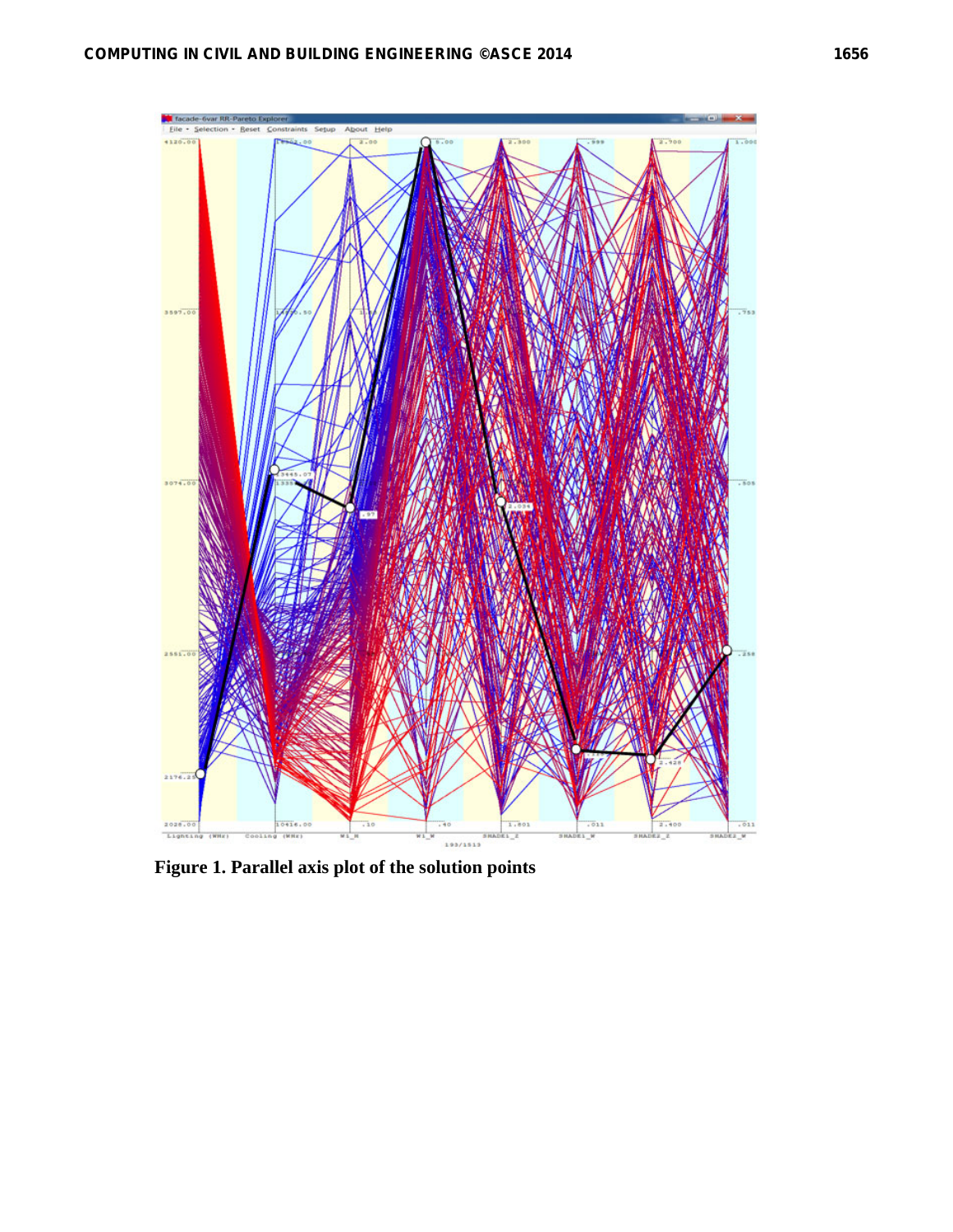

**Figure 2. Compromise solution obtained Figure 3. Compromise solution by the RR-PARETO3 algorithm with sensitivity of 5%** 

**obtained by the RR-PARETO3 algorithm with sensitivity of 1%** 



**Figure 4. Optimal solution with Figure 5. Optimal solution with respect respect to lighting energy to thermal load** 

# **REFERENCES**

- Bouchlaghen N. (2000), "Optimising the design of building envelopes for thermal performance", Automation in Construction 10, pp. 101–112.
- Caldas L. (2008), "Generation of energy-efficient architecture solutions applying GENE\_ARCH: An evolution-based generative design system", Advanced Engineering Informatics, Volume 22, Issue 1, January 2008, pp. 59-70
- Deb K. Multi-objective optimization using evolutionary algorithms. New York: John Wiley & Sons; 2001.